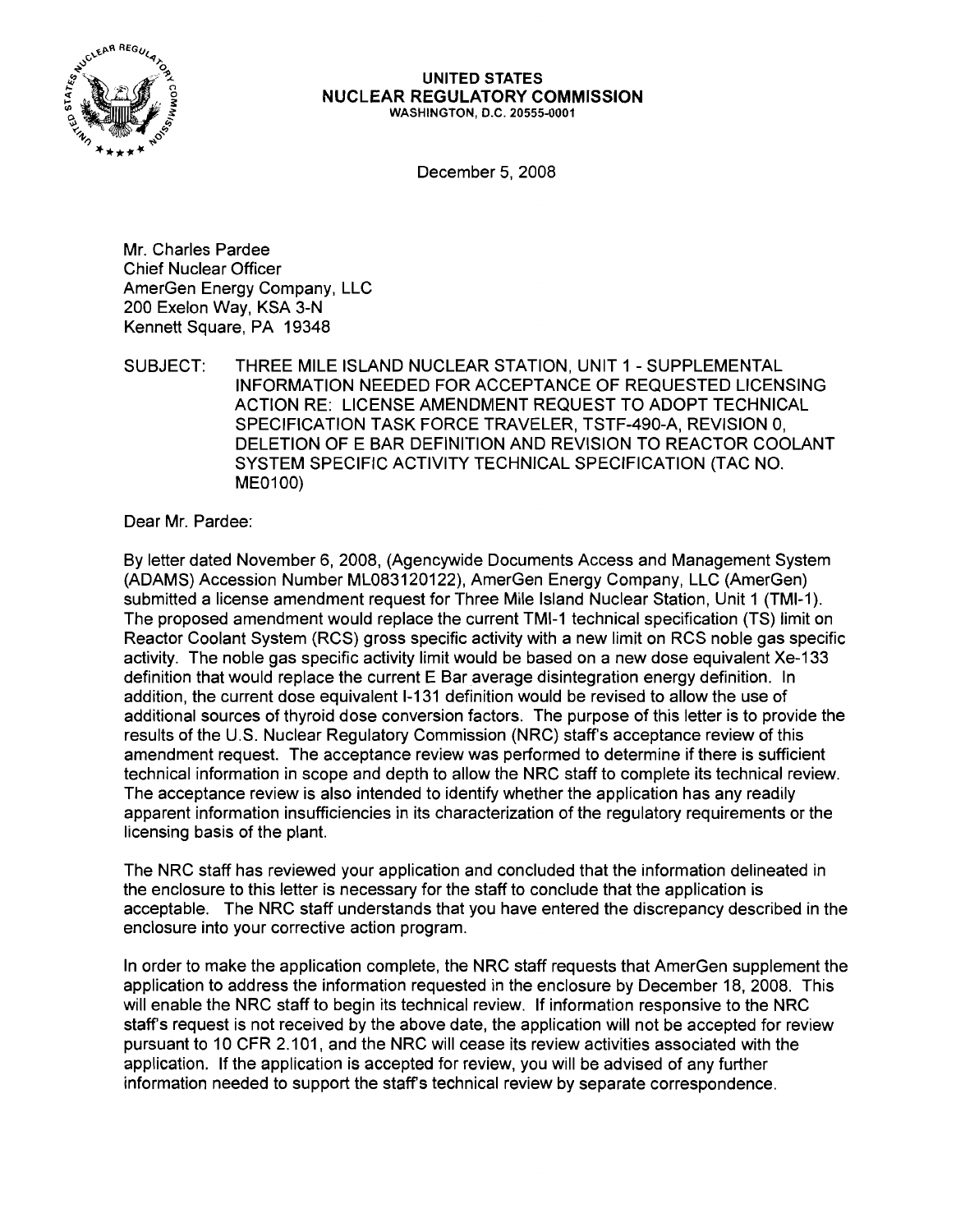C. Pardee  $-2$  -

The information requested and associated time frame in this letter was discussed with Ms. Wendi Croft of your staff on December 3, 2008.

Please contact me at 301-415-2833, if you have any questions.

Sincerely,

Peter Bowford

Peter Bamford, Project Manager Plant Licensing Branch 1-2 Division of Operating Reactor Licensing Office of Nuclear Reactor Regulation

Docket No. 50-289

Enclosure: As stated

cc: Distribution via Listserv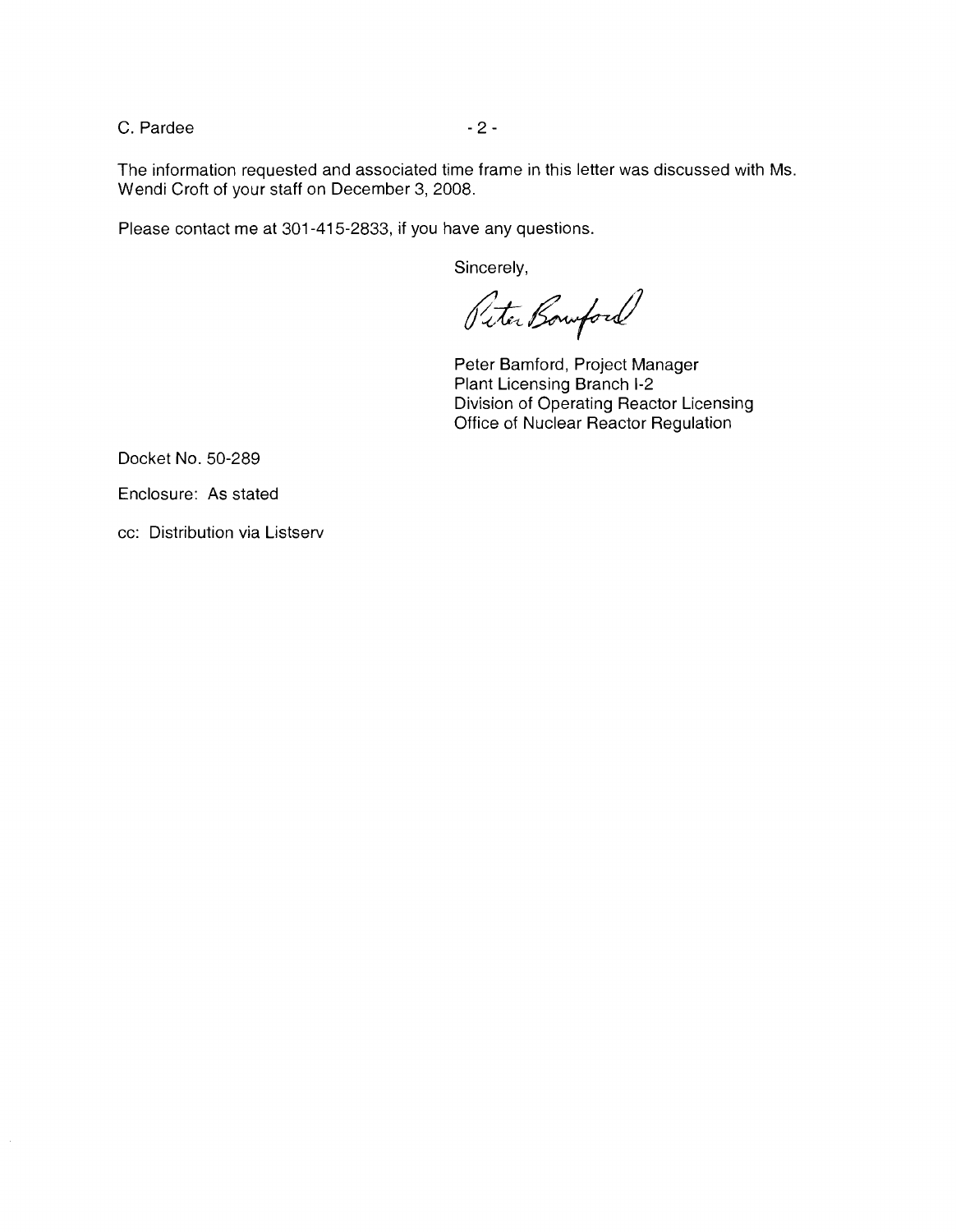# SUPPLEMENTAL INFORMATION NEEDED

## PROPOSED LICENSE AMENDMENT REQUEST REGARDING TSTF-490-A

### THREE MILE ISLAND, UNIT 1

## DOCKET NO. 50-289

By letter dated November 6, 2008, (Agencywide Documents Access and Management System (ADAMS) Accession Number ML083120122), AmerGen Energy Company, LLC (AmerGen) submitted a license amendment request for Three Mile Island Nuclear Station, Unit 1 (TMI-1). The proposed amendment would replace the current TMI-1 technical specification (TS) limit on Reactor Coolant System (RCS) gross specific activity with a new limit on RCS noble gas specific activity. The noble gas specific activity limit would be based on a new dose equivalent Xe-133 definition that would replace the current E Bar average disintegration energy definition. In addition, the current dose equivalent 1-131 definition would be revised to allow the use of additional sources of thyroid dose conversion factors. The U.S. Nuclear Regulatory Commission (NRC) staff has reviewed your application and concluded that the information delineated below is necessary to enable the staff to make an independent assessment regarding the acceptability of the proposed license amendment in terms of regulatory requirements and the protection of public health and safety and the environment.

1.) The application dated November 6, 2008, refers to an NRC staff Safety Evaluation (SE), described as reference 1, dated September 27,2006 (ADAMS Accession No. ML062700612). This document is not publically available. The NRC acknowledges that reference to ADAMS Accession No. ML062700612 was mistakenly contained in the notice of availability of model application for this TS improvement that was published in the Federal Register (72 FR 12217). However, since the submittal states that the methodology described in this staff SE was used to develop the proposed changes, it is not clear how this was accomplished. In order to make the application complete, the NRC staff requests that AmerGen supplement the application to provide a corrected reference for the methodology used to develop this proposed TS change as well as a correct reference to the public version of the NRC's SE for this Technical Specification Task Force Traveler.